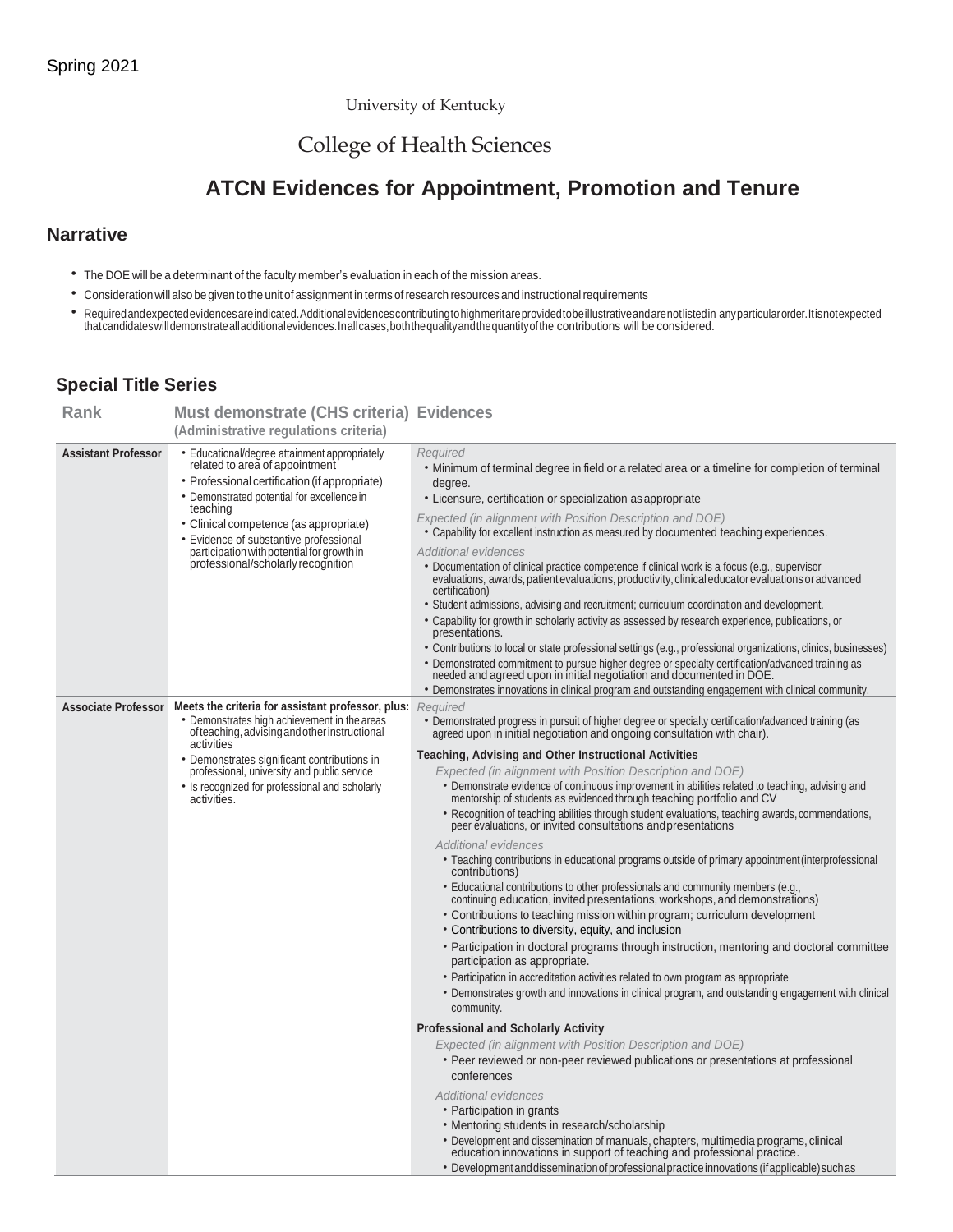| innovative approaches to examination and intervention, patient care organizational strategies.                                                                                                          |
|---------------------------------------------------------------------------------------------------------------------------------------------------------------------------------------------------------|
| • Reviewer for journals                                                                                                                                                                                 |
| • Professional commendations/awards                                                                                                                                                                     |
| • Recognition via interviews, broadcasts, print media, podcasts or social media                                                                                                                         |
| • Publications, presentations, grant activities, creative projects, white papers,                                                                                                                       |
| clinical or educational guidelines.                                                                                                                                                                     |
| • Scholarly collaborations at department, college or university levels                                                                                                                                  |
| • Participation in accreditation activities related to own program or to the profession (e.g.,<br>accreditation site visitor, appointment to review of accreditation standards, or self-study reviewer) |
| • Demonstrates growth and innovations in clinical program, and outstanding engagement with clinical                                                                                                     |
| community.                                                                                                                                                                                              |
| • Contributions to diversity, equity, and inclusion                                                                                                                                                     |
|                                                                                                                                                                                                         |
| <b>Service</b>                                                                                                                                                                                          |
| Expected (in alignment with Position Description and DOE)                                                                                                                                               |
| • Participation in Department/College/University committees, task forces, governance bodies                                                                                                             |
| • Participation in community activities related to professional expertise and the University mission.                                                                                                   |
| • Contributions to relevant state, regional or national professional organizations, task forces, or                                                                                                     |
| boards (e.g., licensure, accreditation, self-study reviewer, site visitor)                                                                                                                              |
| • Contributions to diversity, equity, and inclusion                                                                                                                                                     |